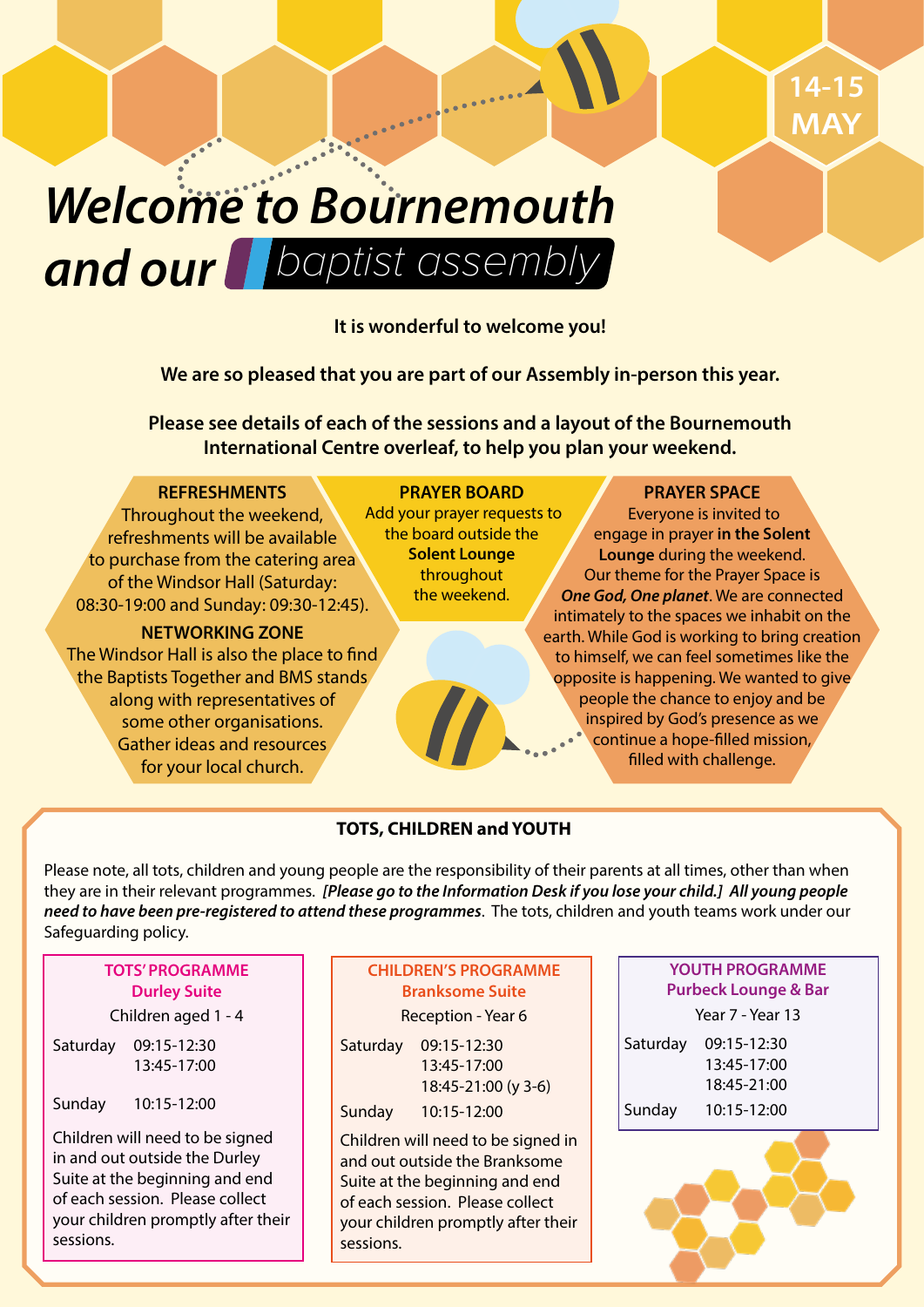# **Welcome to Bournemouth and to Baptist Assembly**

Below is a programme for the weekend. If you have any questions at all, please do pop along to the *Information Desk in the Foyer* where our team will be more than happy to help.

# **PROGRAMME**

# **Saturday**

| 08:30           | Doors open                                                                                                                                                                                                                                                                         |                      |  |  |
|-----------------|------------------------------------------------------------------------------------------------------------------------------------------------------------------------------------------------------------------------------------------------------------------------------------|----------------------|--|--|
| $08:30 - 19:00$ | <b>Networking Zone and catering open</b>                                                                                                                                                                                                                                           | <b>Windsor Hall</b>  |  |  |
| $09:30 - 10:00$ | <b>Welcome Session</b>                                                                                                                                                                                                                                                             | <b>Solent Hall</b>   |  |  |
| 10:00 - 10:45   | <b>Safeguarding Workshop 1</b><br>The role of the Designated Person for Safeguarding (DPS)                                                                                                                                                                                         |                      |  |  |
| $10:05 - 11:05$ | <b>BUGB AGM</b><br>Including the induction of Hayley Young as our new President                                                                                                                                                                                                    | <b>Solent Hall</b>   |  |  |
| 11:00 - 11:45   | <b>Safeguarding Workshop 2</b><br>Risk assessment and safeguarding contracts                                                                                                                                                                                                       | <b>Bayview Suite</b> |  |  |
| 11:30 - 12:30   | <b>BMS Presentation</b><br>For the Q&A visit www.sli.do and enter participant code: 989273                                                                                                                                                                                         | <b>Solent Hall</b>   |  |  |
| 12:00 - 12:45   | <b>Safeguarding Workshop 3</b><br>Reporting concerns to the statutory authorities                                                                                                                                                                                                  |                      |  |  |
| 12:30 - 14:00   | <b>Lunch break</b>                                                                                                                                                                                                                                                                 |                      |  |  |
| 14:00 - 15:10   | <b>Conversations powered by PechaKucha 1</b><br>'What is the conversation you would like the Baptist family to have<br>together over the coming year?'<br>Hear short discussion starters from people representing various<br>groups or areas of priority within our Baptist family | <b>Solent Hall</b>   |  |  |
| $15:10 - 16:00$ | <b>Break-out rooms for further conversation</b><br>See opposite page for details                                                                                                                                                                                                   | <b>Various</b>       |  |  |
| 16:00 - 17:00   | <b>Conversations powered by PechaKucha 2</b>                                                                                                                                                                                                                                       | <b>Solent Hall</b>   |  |  |
| 17:00 - 19:00   | Meal break - Networking Zone open and catering available                                                                                                                                                                                                                           |                      |  |  |
| 19:00 - 21:00   | <b>Main evening celebration</b><br>Including worship and the recognition of Ministers and Mission<br>Personnel. There will also be an opportunity to hear from invited<br>guests as they reflect on some current conversations from across<br><b>Baptists Together.</b>            | <b>Solent Hall</b>   |  |  |
| 21:30           | <b>Building closed to all delegates</b>                                                                                                                                                                                                                                            |                      |  |  |
| <b>Sunday</b>   |                                                                                                                                                                                                                                                                                    |                      |  |  |

# **Sunday**

| 09:30           | Doors open                                                                                                                                              |                     |
|-----------------|---------------------------------------------------------------------------------------------------------------------------------------------------------|---------------------|
| $09:30 - 12:45$ | <b>Networking Zone and catering open</b>                                                                                                                | <b>Windsor Hall</b> |
| $10:30 - 12:00$ | <b>Sunday morning worship</b><br>Including In Memoriam and message from Alan Donaldson -<br><b>General Secretary of the European Baptist Federation</b> | Solent Hall         |
| 13:00           | <b>Conference Centre closed to all delegates</b>                                                                                                        |                     |

.<br>.<br>.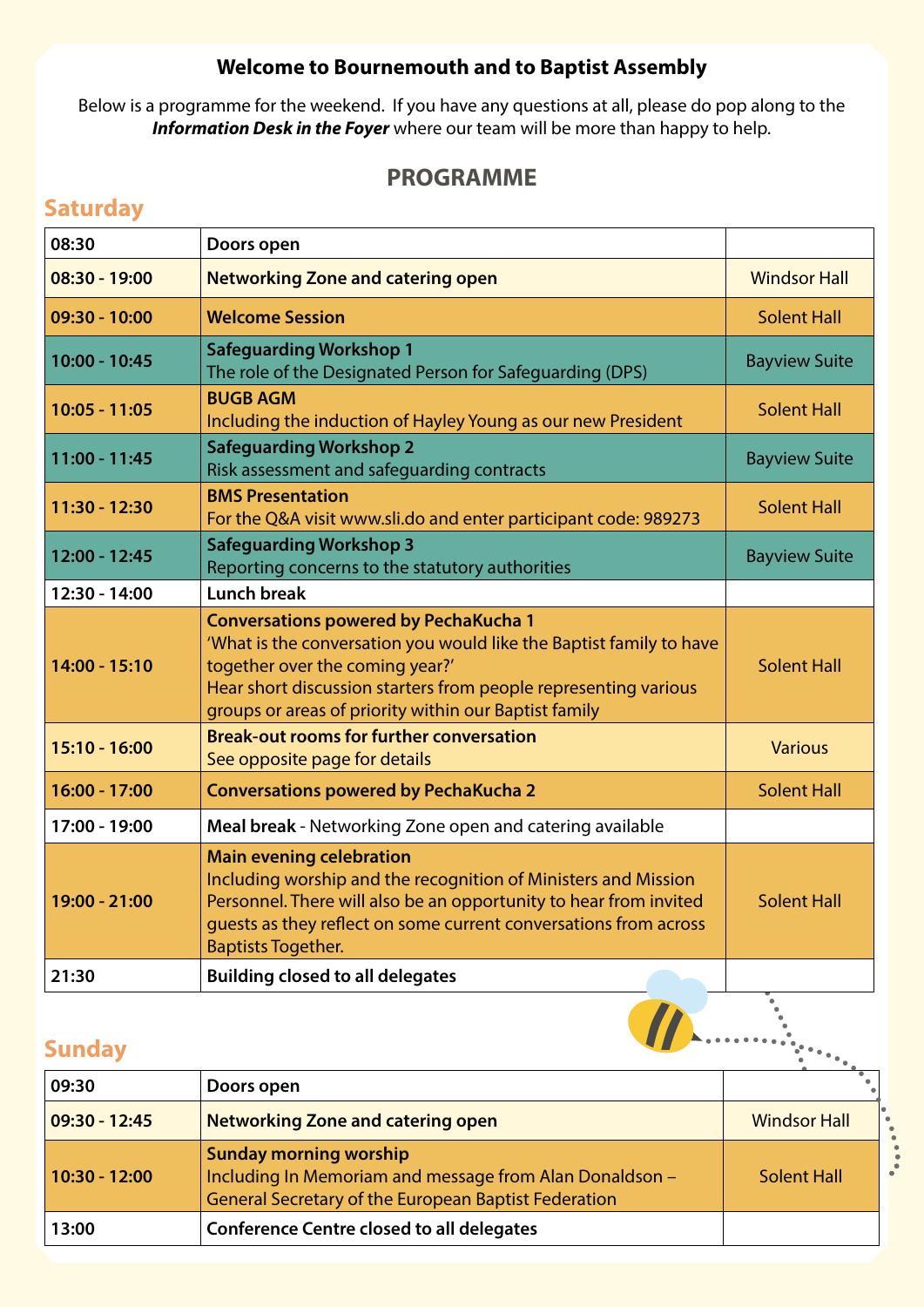

# **Bournemouth International Centre Floor Plan Bournemouth International Centre Floor Plan**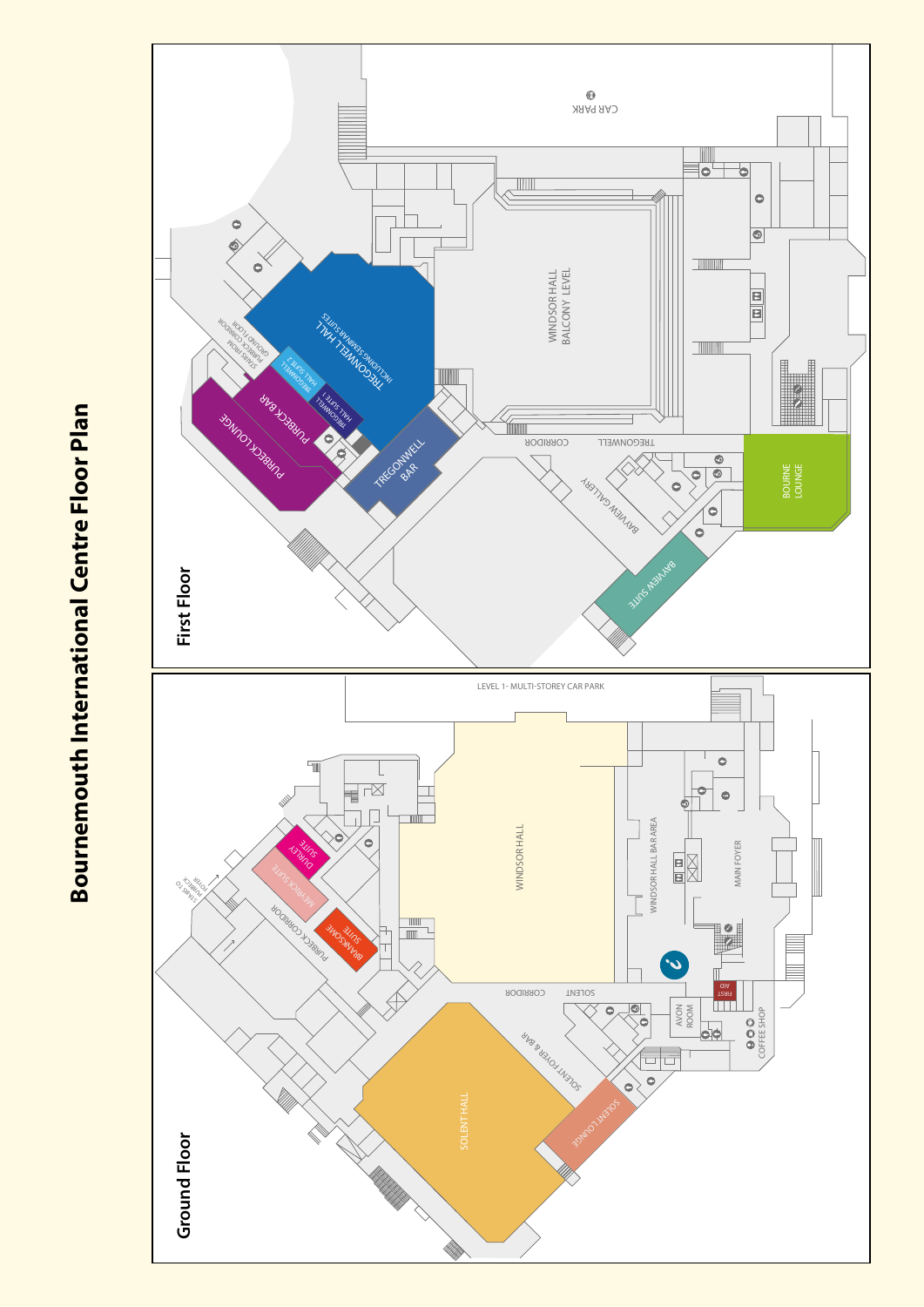

# **Conversation Starters powered by PechaKucha**

PechaKucha is Japanese for 'chit-chat' and is also the name given to a particular technique of dynamic presentation, structured around 20 visual slides that progress automatically every 20 seconds.

Listening to one another is essential for us as Baptists as we seek to hear from God on a number of issues which are part of our shared Christian life and practice. On Saturday afternoon we have set aside some time to listen to 14 people, representing different parts of our Baptist family, who will bring 11 short presentations on the question '*What is the conversation you would like the Baptist family to have together over the coming year?'*

After the first six presentations you will be invited into different spaces around the venue where these conversations will begin, before coming back to the Solent Hall for five more PechaKucha presentations and small group discussion. It is our hope that these sessions will inspire you to go back to your church communities and continue these vital conversations.

### **Solent Hall - starting at 14:00**

| <b>Presenter</b>                | <b>Area of Mission and Ministry</b>              | <b>Venue for further</b><br>conversation at 15:10 |
|---------------------------------|--------------------------------------------------|---------------------------------------------------|
| Amie Buhari                     | The Children, Young people, Families Round Table | <b>Tregonwell Hall</b>                            |
| Joe Egan                        | <b>Baptist Union Environment Network (BUEN)</b>  | <b>Bayview Suite</b>                              |
| Sarah Crane                     | <b>Hospital Chaplaincy</b>                       | <b>Tregonwell Suite 2</b>                         |
| Margaret Gibbs & Karen Campbell | The National Racial Justice Hub                  | <b>Bourne Lounge</b>                              |
| <b>Craig Milward</b>            | The Disability Justice Hub                       | <b>Meyrick Suite</b>                              |
| Steve Tinning                   | The Joint Public Issues Team (JPIT)              | <b>Tregonwell Suite 1</b>                         |

# **Solent Hall - starting at 16:00**

| <b>Presenter</b>                         | <b>Area of Mission and Ministry</b> |
|------------------------------------------|-------------------------------------|
| Kwame Adzam                              | <b>Making Disciples</b>             |
| John Good                                | Pioneering                          |
| Claude Halm & Isabella Senior            | Young Adults / Emerging Leaders     |
| <b>Hayley Young &amp; Carl Smethurst</b> | <b>The Digital Revolution</b>       |
| <b>Sharon Shek</b>                       | <b>Hong Kong Welcome</b>            |



# Insure your home and support the Baptist family

£100 donation to the Baptist church of your choice when you take out a new home insurance policy with us!\*

# Call us on: **0345 070 2223** quoting **BIC100**

**www.baptist-insurance.co.uk/bic100**

The Baptist Insurance Company PLC (BIC) Reg. No. 83597. Registered in England at Benefact House, 2000 Pioneer Avenue, Gloucester<br>Business Park, Brockworth, Gloucester, GL3 4AW, United Kingdom. BIC is authorised by the Prud

£100 donation to the Baptist Church of your choice<sup>\*</sup>

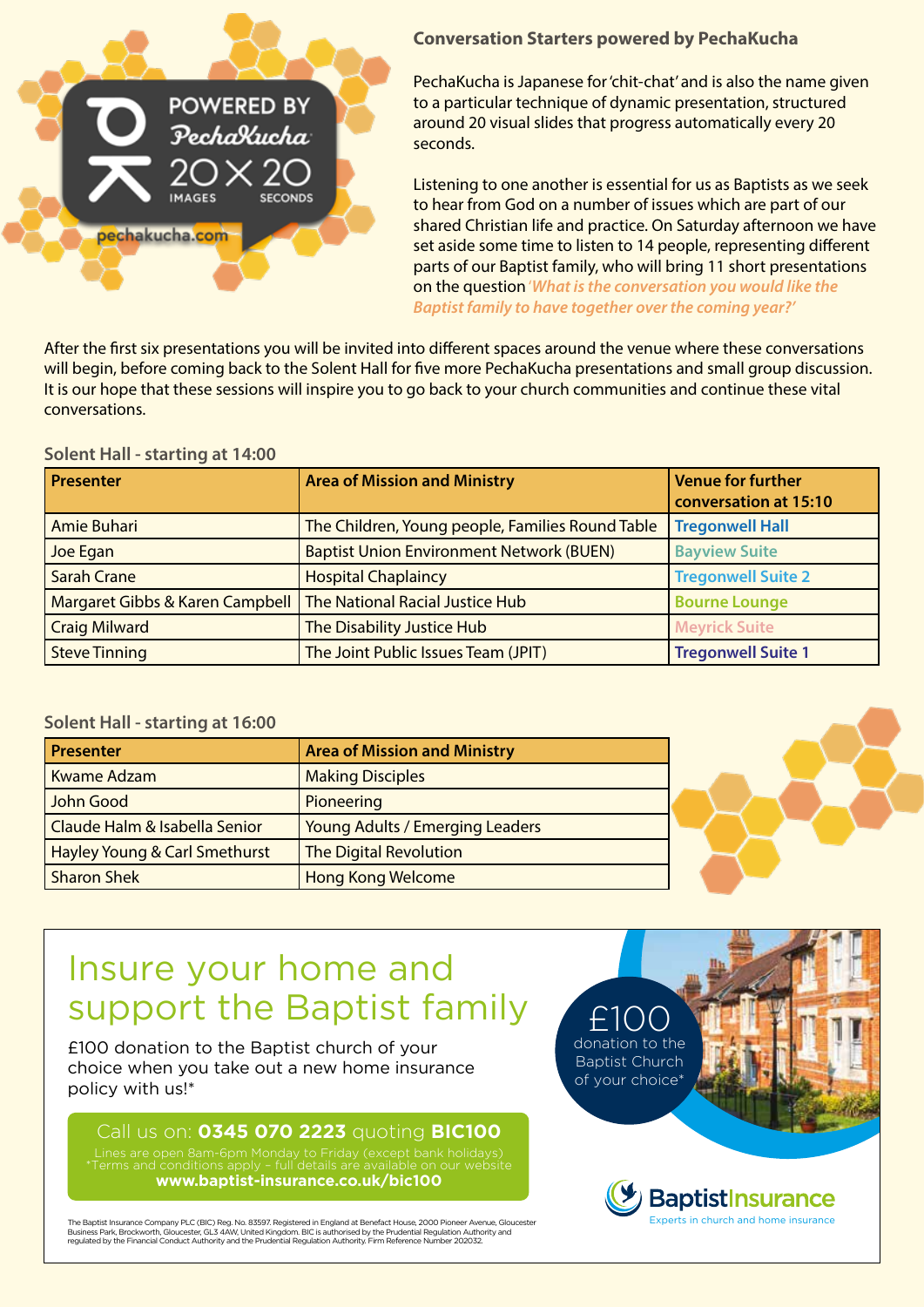# **Networking Zone**

The **Windsor Hall** is the place to go for informal conversations with representatives of a variety of organisations in our Networking Zone, to chat with friends old and new over refreshments in the catering area, or to have fun with our Assembly Crazy Golf!

You'll also find the Baptist Union Environment Network's (BUEN) new photo exhibit: *God Saw That It Was Good*.



| <b>Networking Zone Participants</b>                        |                |                                                                         |                |  |  |
|------------------------------------------------------------|----------------|-------------------------------------------------------------------------|----------------|--|--|
| Participant                                                | <b>Hive</b>    | Participant                                                             | <b>Hive</b>    |  |  |
| Affirm                                                     | 1              | <b>ISingPop</b>                                                         | 4              |  |  |
| Agapé UK                                                   | 3              | Joint Public Issues Team (JPIT)                                         | 3              |  |  |
| <b>Anthony Collins Solicitors</b>                          | 4              | Keith Jones Christian Book shop                                         | $\overline{2}$ |  |  |
| <b>Baptist Colleges</b>                                    | 1              | <b>Ministries: CMD</b>                                                  | 3              |  |  |
| <b>Baptist Holiday Apartments</b>                          | 3              | Ministries: Young Leaders Development                                   | 3              |  |  |
| <b>Baptist Insurance Company</b>                           | $\overline{2}$ | New Housing Hub                                                         | 3              |  |  |
| <b>Baptist Interfaith Group</b>                            | 1              | New Kapporet Christian Helpline                                         | 3              |  |  |
| <b>Baptist Ministers' Fellowship</b>                       | $\overline{2}$ | <b>Operation Agri</b>                                                   | 1              |  |  |
| Baptist Ministers in the UK Facebook<br>Group              | $\overline{2}$ | Renew Wellbeing                                                         | 3              |  |  |
| Baptists Together Pioneering &<br><b>Planting Networks</b> | 3              | <b>Retired Baptist Ministers Housing</b><br><b>Organisation (RBMHO)</b> | 4              |  |  |
| <b>BMS World Mission</b>                                   | 1              | Safeguarding Specialist Team                                            | 3              |  |  |
| Children Youth & Families Round Table                      | 3              | <b>Small Church Connexion</b>                                           | 1              |  |  |
| <b>Fullers Finer Furniture</b>                             | $\overline{2}$ | <b>Support Services Specialist Team</b>                                 | 3              |  |  |
| Good News Evangelistic Newspaper                           | 3              | Thrive                                                                  | $\mathbf{1}$   |  |  |
| <b>GWD Donation Station</b>                                | 4              | <b>Utility Aid</b>                                                      | 4              |  |  |
| Hayley Young, Baptist Union President                      | 3              | <b>Welcome Directory</b>                                                | 3              |  |  |
| Holy Family Church LEP, Blackbird Leys                     | 1              |                                                                         |                |  |  |

**Legal consultations**

Anthony Collins, solicitors to the Baptist Union, are offering free 20-minute legal consultations during Assembly to help with or help you shape future plans. These are by appointment only, but some space may still be available. If you are interested in taking up this opportunity please Hive 4.